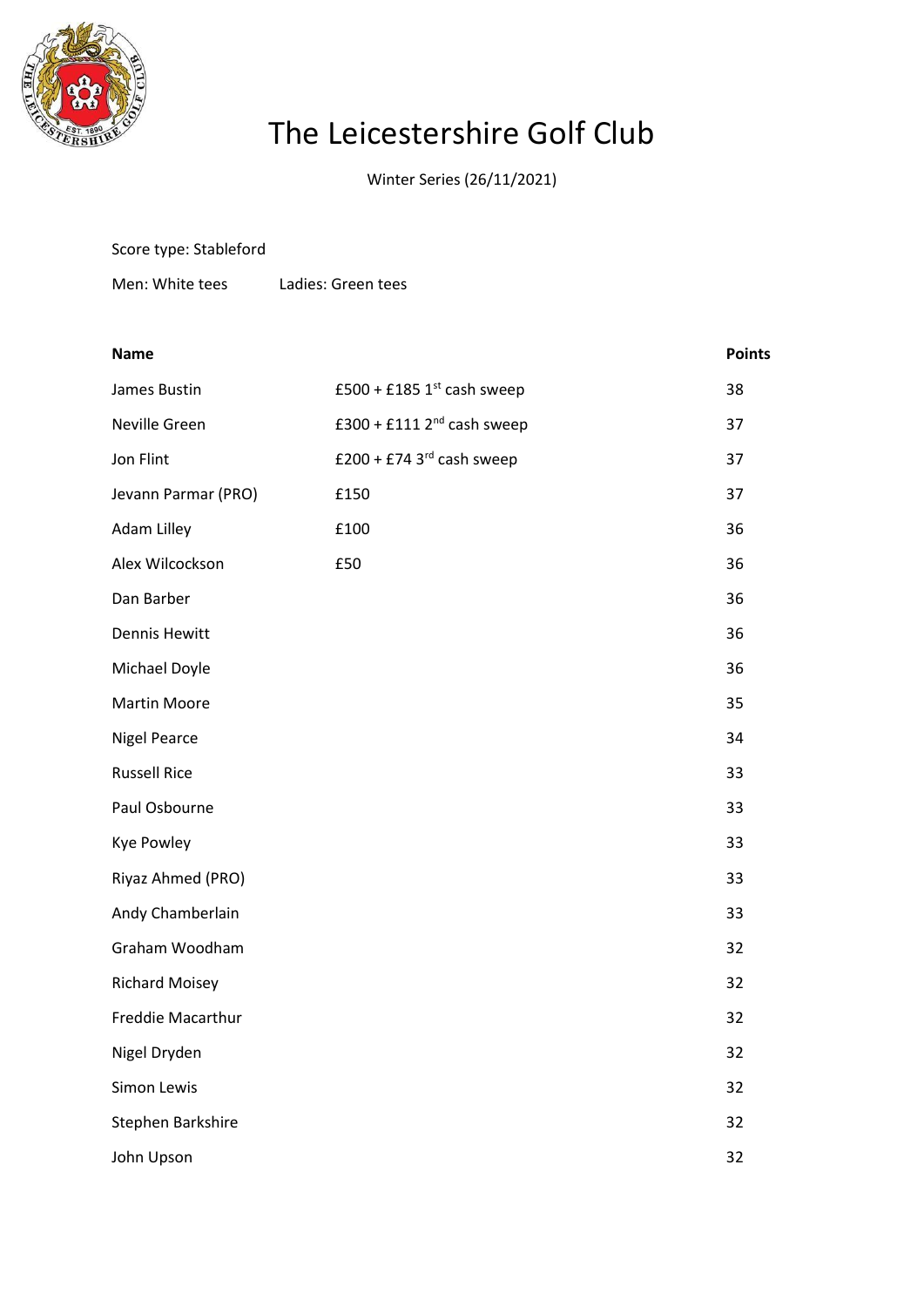| lan Rose               | 31 |
|------------------------|----|
| <b>Geoff Ferrar</b>    | 31 |
| Wesley Abdulai         | 31 |
| David Clayton          | 31 |
| Parminder Kalsi        | 30 |
| Martyn Neal            | 30 |
| Mathew Taunton         | 30 |
| Dyaus Gohil-Patel      | 30 |
| Graham Warwick         | 30 |
| Alan Minihane          | 30 |
| Neil Jones             | 30 |
| John Morris            | 29 |
| Deryck Worrall         | 29 |
| <b>Nick Danvers</b>    | 29 |
| <b>Graham Saunt</b>    | 29 |
| Ian Micklewright       | 29 |
| Shaun Osbourne         | 29 |
| Keith Ferrar           | 29 |
| Mick Graham Dunn       | 29 |
| Paul Cross             | 29 |
| <b>Steve Glencross</b> | 29 |
| <b>Vinny Parmar</b>    | 28 |
| Ivan James Vernon      | 28 |
| Andy Hunt              | 28 |
| Paul Hall-Annison      | 28 |
| Ian Vernon             | 28 |
| George Taylor-Walker   | 27 |
| Paul Williamson        | 27 |
| <b>Greg Savory</b>     | 27 |
| Tom Hanson             | 26 |
| Louis Ferrar           | 26 |